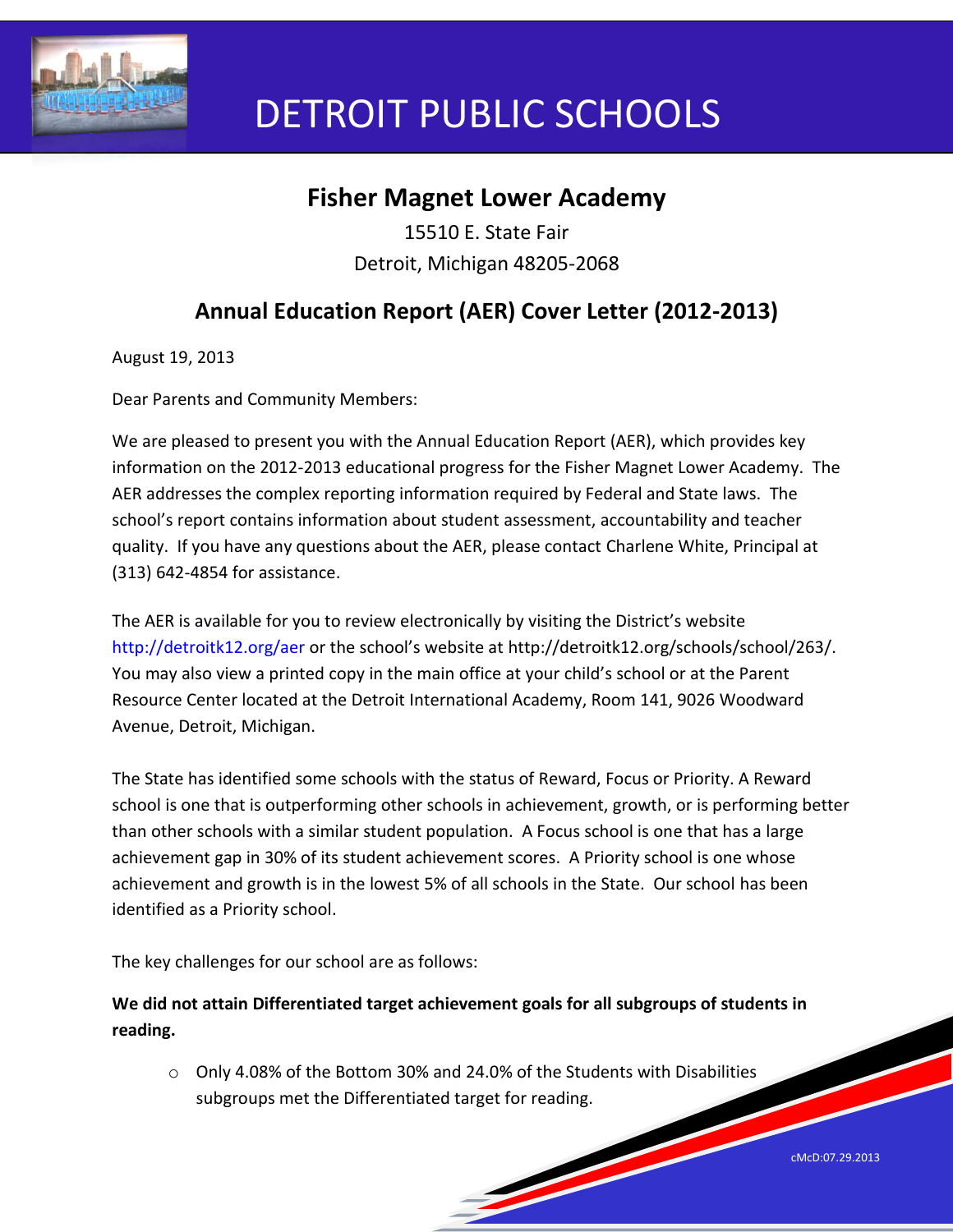**We did not attain Differentiated target achievement goals for all subgroups of students in writing.** 

o Only 0.0% of the Bottom 30% subgroup met the Differentiated target for writing.

**We did not attain Differentiated target achievement goals for all subgroups of students in mathematics.** 

 $\circ$  Only 0.0% of the Bottom 30% subgroup met the Differentiated target for mathematics.

**We did not attain Differentiated target achievement goals for all subgroups of students in science.** 

 $\circ$  Only 5.15% of the All Students; 0.0% of the Bottom 30%; 3.23% of the African American; 4.71% of the Economically Disadvantaged subgroups met the Differentiated target for science.

We are actively working to address our Michigan School Scorecard issues, accelerate student achievement and close persistent gaps in achievement by implementing the key initiatives.

Fisher Magnet Lower Academy will implement the strategies and programs identified in our School Improvement Plan and from the data collected in the CNA Report. As a result, collaboration will be used in grade level meetings, sharing strategies and proven results.

## **Attendance:**

At the start of the school year, we will make parents aware of absences with phone calls. In addition, upon the completion of teachers taking daily attendance, they will contact parents immediately regarding their child's absence. An Attendance Agent will be utilized to increase student attendance. We will implement incentive initiatives (i.e. perfect attendance for the week, perfect attendance for the month, per class, etc.) for both parents and students to increase student attendance.

## **Curriculum:**

The instructional staff (including staff with SWD) will continue to develop and implement the following strategies to enhance student achievement:

The instructional staff (including staff with SWD) will have full access to an Instructional Specialist to assist with the curriculum as well as assisting with best practices.

Page 2 of 6

Utilizing computer programs for Reading to assess and reinforce students' progress.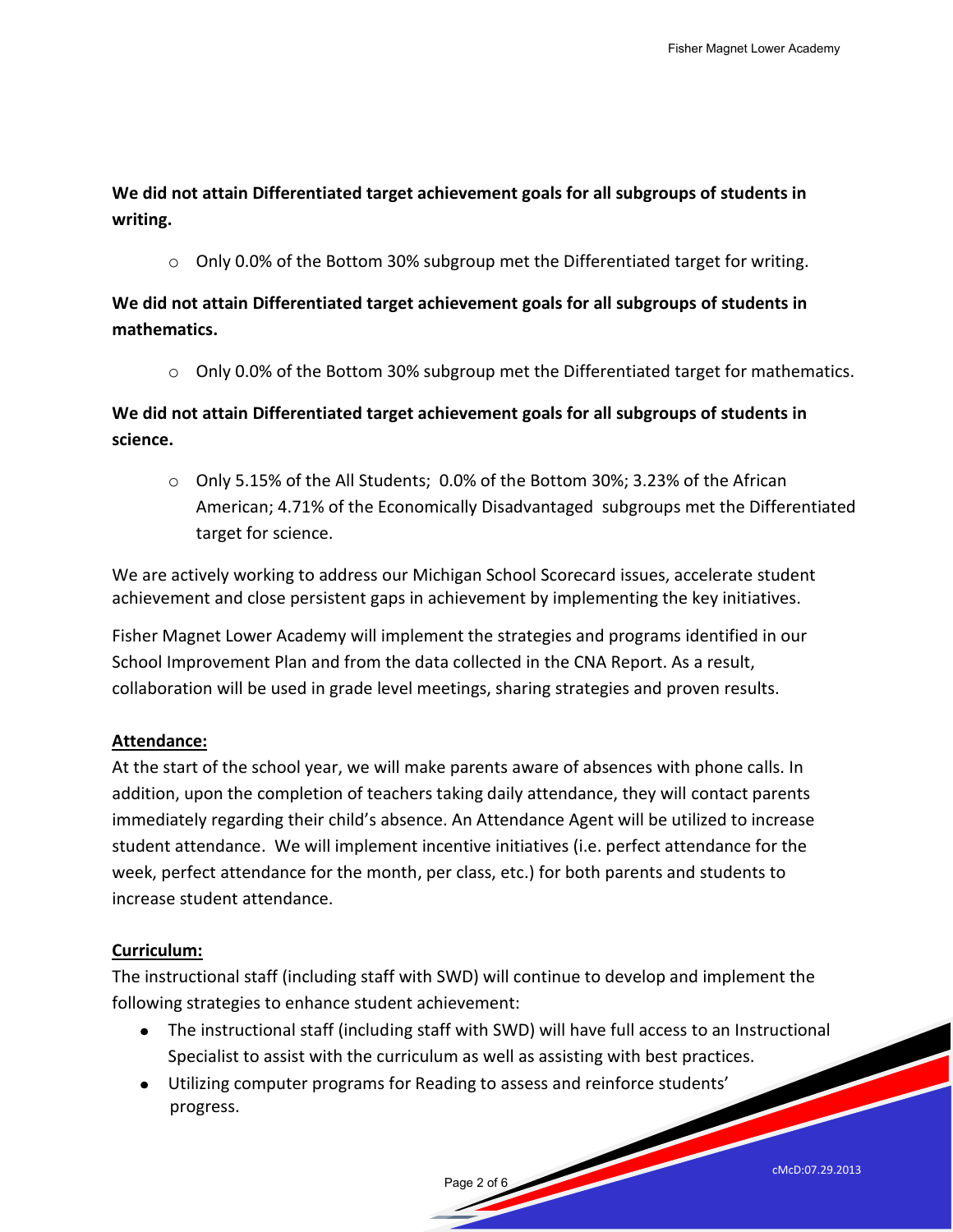- Use the data to drive instruction and to identify students (including SWD) who are in need of additional support.
- Offer After-School tutoring.

#### **Parent Involvement**

When parents get personally involved in their child's education, their children do better in school and grow up to be more successful in life. Parents are involved as follows:

- Volunteering in their child's classroom.
- Establishing a daily family routine with scheduled homework time.
- Participating in PACSA (Parent Advisory Council on Student Achievement) and with activities sponsored by PACSA (i.e. monthly meeting, parent workshops, etc.)
- Attending Parent Teacher Conferences and keeping in touch with the school.

State law requires that we also report additional information.

## **Process for Assigning Pupils to the School**

During the 2011-2012 school year, Detroit Public Schools implemented the "Open Enrollment Initiative." This initiative allows students to elect to attend any Detroit Public School without being required to live within the boundary for that school. The "Open Enrollment Initiative" does not apply to the Examination High Schools or Application Schools. Parents may enroll their child(ren) in the school of their interest as long as the school has not reached capacity for their particular grade. Enrollment preference is given to students who live within the boundary of a school. It should also be noted that transportation will not be provided for students who select a school outside of the boundary of their home school. "Open Enrollment Initiative" resources can be found on our website at: [http://detroitk12.org/resources/prospective\\_students/](http://detroitk12.org/resources/prospective_students/)

## **School Improvement Status**

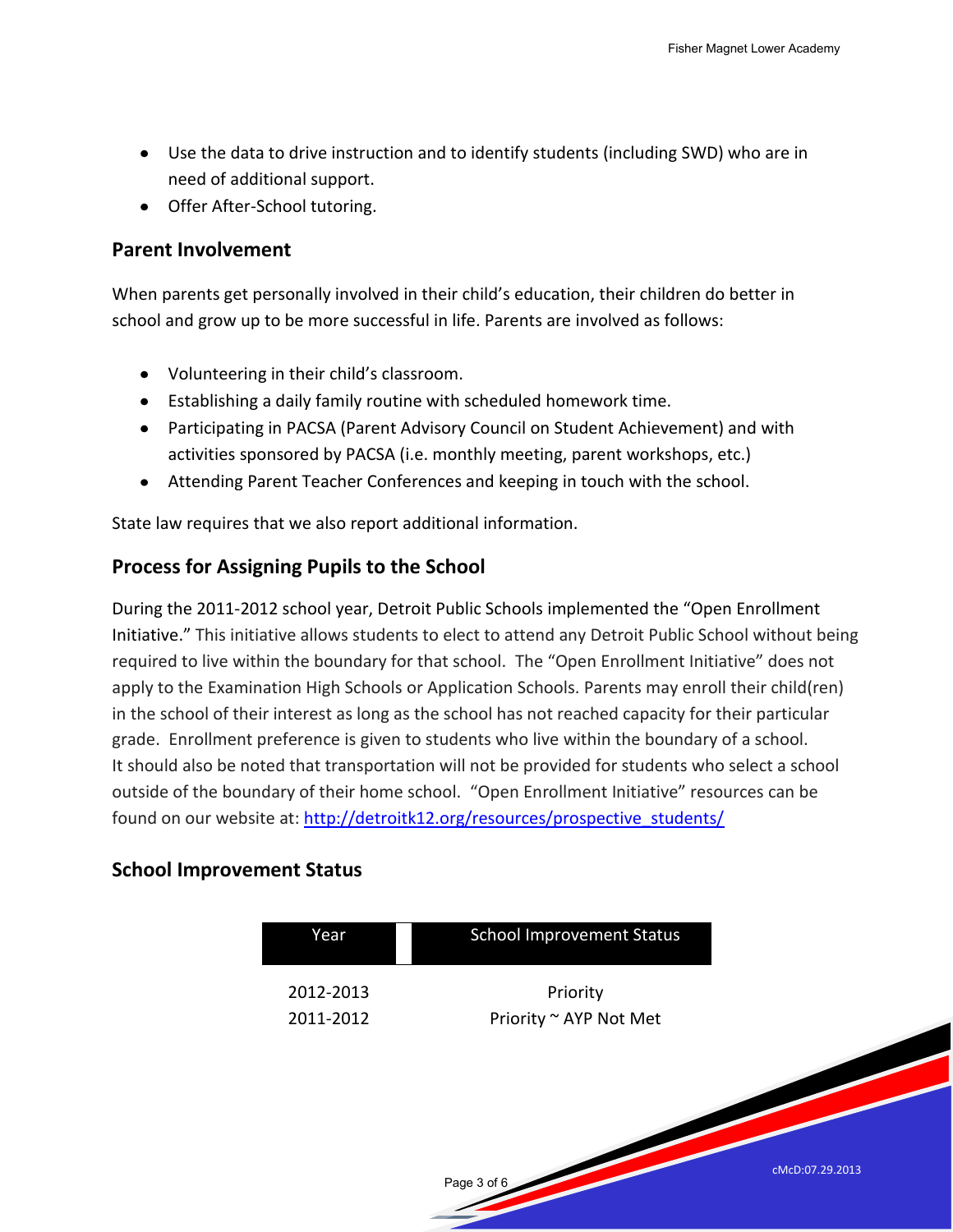## **Detroit Public Schools' Core Curriculum:**

Consistent with the Detroit Public Schools 2013-2017 Strategic Plan**,** there are aggressive plans to accelerate the rate of student achievement and to ensure that students graduate with the academic and social skills necessary for success in college and the workplace.

## **Specific curriculum actions are based on the District's strategic plan to:**

- I. Broaden Services to Address Student Needs
- II. Support Parents and Families
- III. Offer Broad/High Quality Programs
- IV. Improve Customer Service
- V. Create Safe Learning Environments
- VI. Transform Central and School based services to serve customers better
- VII. Improve Technology
- VIII. Minimize the Impacts of Change
	- IX. Foster School-Based Leadership
	- X. Celebrate and Promote Success
- XI. Ensure Fiscal Stability
- XII. Improve Attendance and Discipline

The "Neighborhood-Centered, Quality Schools," Strategic Plan, is available online at [http://detroitk12.org/content/wp-content/uploads/2013/03/Strategic\\_Plan\\_DRAFT-FINAL.pdf](http://detroitk12.org/content/wp-content/uploads/2013/03/Strategic_Plan_DRAFT-FINAL.pdf)

## **Access to the Core Curriculum**

The instructional strategies and grade level expectations are aligned to the State standards and the NAEP. This represents the core curriculum, which is supported by the texts, materials, computer software and other school level resources used daily in the classrooms. All of the professional development activities are aligned to the core curriculum.

The implementation is a process delineated in the District Plan. This plan serves as the framework for each school's academic achievement plan.

The frequent monitoring of the implementation of these plans are conducted by the school diagnostic visits, review of the benchmark assessments, use of the teacher evaluation tool and adherence to the pacing calendar.

The variances from the State Plan can be found in the grade level expectations, which are also aligned to the higher standards of NAEP.

Page 4 of 6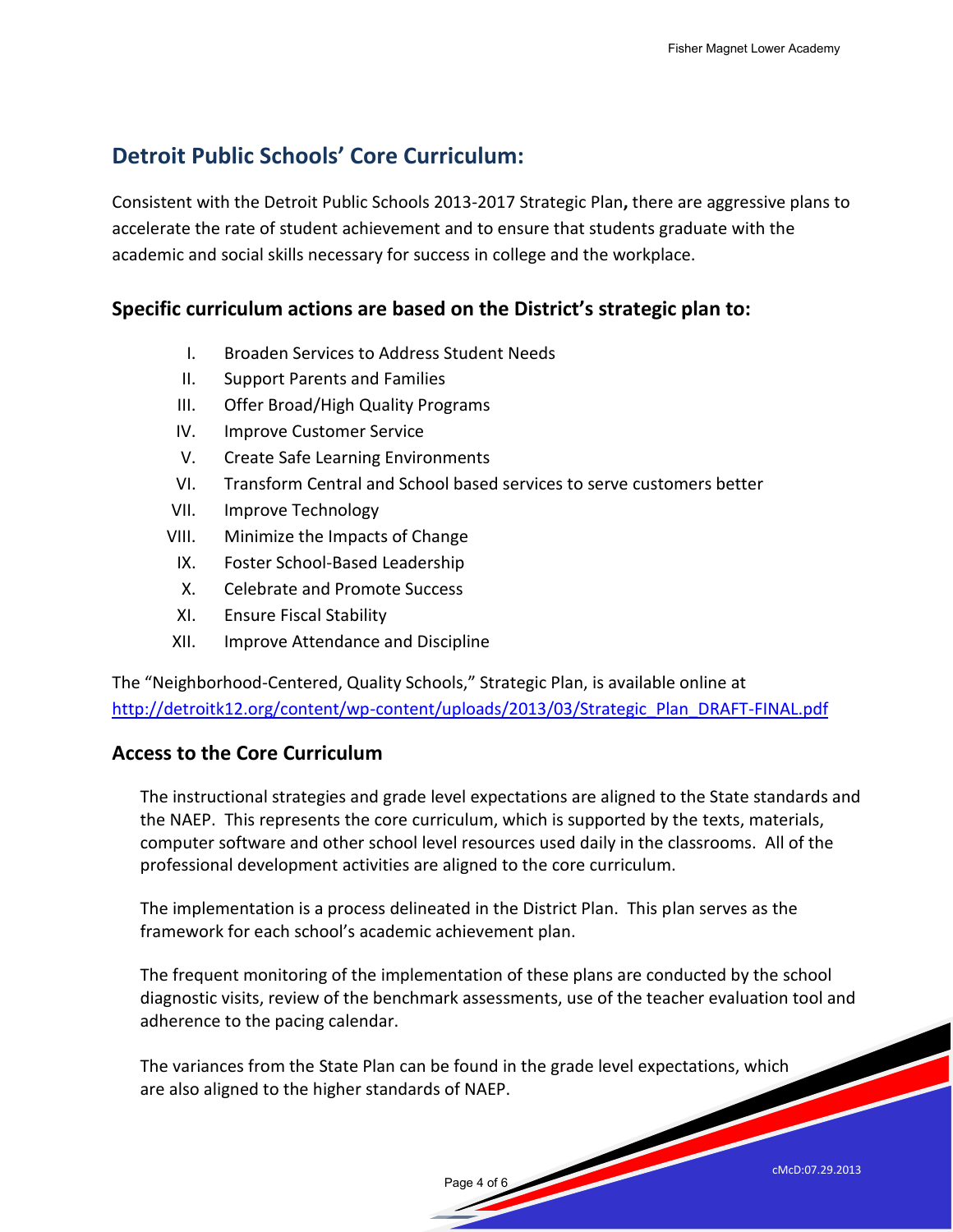## **Access to the Core Curriculum (Continued):**

Parents/Guardians are offered classes to increase parenting skills, early childhood literacy, adult literacy and GED. During the school year, the Regional Parent Resource Center is a vehicle for parents and other community members to participate in regular and on-going informational and participatory sessions focused on curriculum and instruction. Learning Village (an online instructional management system),Web updates and semi-annual progress reports are a means to disseminate achievement information to educators. Parents will have the opportunity to monitor students' progress, including attendance, through **Parent Connect** in the Fall.

Detroit Public Schools Core Curriculum is currently under revision. Pacing Charts and Curriculum guides will be posted to the Division of Teaching and Learning under the Leadership page of our website in the near future.

## **Parent Engagement**

- $\cdot$  Use the technology portal for parents to view daily lessons and to communicate with teachers.
- $\cdot \cdot$  Implement and follow through with the parent contracts.
- $\div$  Use the Parent Resource Center to engage parents in innovative workshops and sessions that are practical and will result in parent support to students at home.

## **Student Achievement Results**

Aggregate Student Achievement Results and Detroit Public Schools Quarterly NWEA~MAP Reading and Mathematics reports for Fisher Magnet Lower Academy can be found on the Detroit Public Schools' web page at the Research, Evaluation and Assessment site at [http://detroitk12.org/data/rea/.](http://detroitk12.org/data/rea/) The following reports are available:

- District Profile Report
- Combined School Profile Reports
- Individual School Profile Reports
- Adequate Yearly Progress (AYP) Reports
- Michigan Accountability Scorecard Report
- Annual Education Report